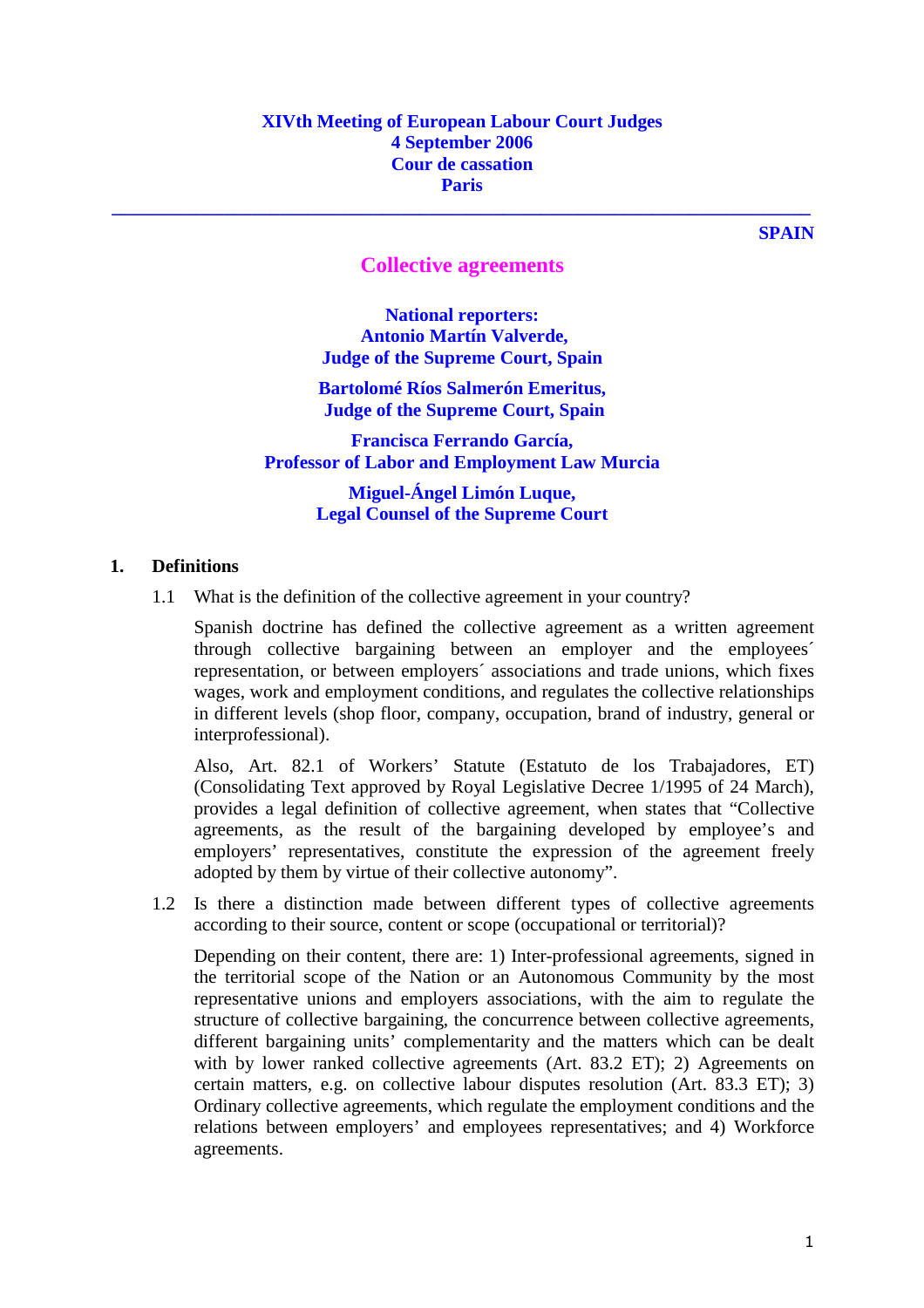From the point of view of their nature and efficacy, collective agreements can be "estatutarios", those which fulfil the requirements relating to the parties, majorities, registration, publication, content, etc. set by the Workers' Statute, which have normative or statutory status, or "extraestatutarios" (in the event of non-compliance with those requirements) with mere contractual efficacy.

Regarding their territorial scope, collective agreements may be agreed at company or group level, or at a higher level: local, province, several provinces, Autonomous Community, or national.

As to their occupational scope, they may apply to all the employees of an company or of a branch of industry, or affect a certain profession or job (aviation pilots, train drivers...).

#### **2. Please summarize the history of collective agreements in your country.**

In the beginning of XXth century some Acts envisaged the development of their provisions by means of collective agreements. The Labour Code of 23<sup>rd</sup> August 1926 as well as the Employment Contract Act of  $21<sup>st</sup>$  November 1931 (during the II Republic) expressly recognised the collective agreements. In spite of that, the public nature of both the bargaining system and the joint bodies in charge of the bargaining, let little room to the agreements between the concerned employers and employees.

During the first period of Franco´s Dictatorship (1939-1958) collective bargaining was forbidden. TheCollective Agreements Act (Ley de Convenios Colectivos Sindicales) of 24 April 1958, expressly recognised the right to Unions to reach agreements. However, those collective agreements were peculiar or "sui generis", given that freedom of association did not exist in Spain; at that time there were only one Union (Organización Sindical Española) and it had a mix nature for it embodied both employers and employees. Under the Act 38/1973 of 19 December, of Union Collective Agreements, the bargaining parties obtained slightly more autonomy in respect of public Authority, but the situation remained the same.

As a result, only after the recognition of freedom of association, firstly by the ambiguous Royal Decree-Act 17/1977, of 4 March, on Employment Relations (Real Decreto-Ley de Relaciones de Trabajo), and finally by the explicit Art. 28.1 of Spanish Constitution (Constitución Española, CE) (27th December 1978), there were appropriate conditions for free collective bargaining in Spain. Hence, Art. 37.1 CE expressly recognises the right to collective bargaining and its binding efficacy.

#### **3. Collective agreement as a source of law**

3.1 What are the constitutional or/and legal grounds of collective agreements?

Art. 37.1 CE states that "The Act will guarantee the right to labour collective bargaining among the workers and employers' representatives, as well as the binding efficacy of collective agreements."

 The mentioned Act is the Workers' Statute (Estatuto de los Trabajadores, ET) (Consolidating Text approved by Royal Legislative Decree 1/1995 of 24 March), the III Title (Arts. 82 to 92) of which regulates the collective bargaining and the agreements resulting of it.

 In addition, the Freedom of Association Organic Act (Ley Orgánica de Libertad Sindical, LOLS) (of  $2<sup>nd</sup>$  August 1985), envisages and regulates the unions' right to collective bargaining, as an essential part of their freedom of association.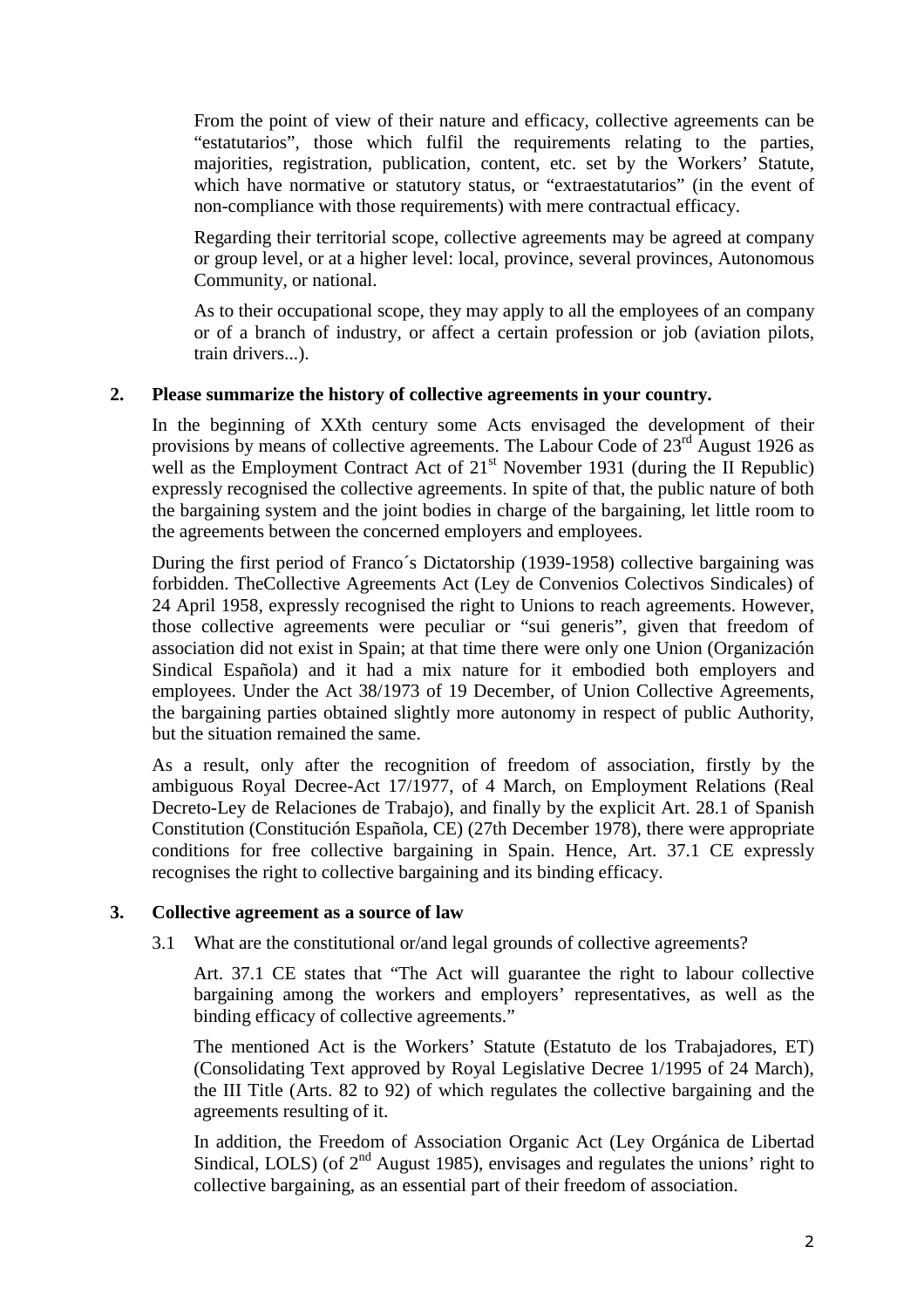3.2 Does a collective agreement have a contractual or statutory status (or both)?

 The so-called "estatutarios" collective agreements have statutory status and are generally applicable (erga omnes). The other collective bargaining ("extraestatutarios") have only contractual force: they apply only to members of the contracting organizations.

- 3.3 The relationship between collective agreements and other sources of law
	- 3.3.1. How do collective agreements receive legal status from the Constitution and the constitutional principles in force in your country?

See 3.1.

- 3.3.2. Relationships between collective agreements and general principles
	- A) Hierarchy of standards
		- 1) Principle of hierarchy
			- a) Are collective agreements and covenants subject to superior standards?

Collective agreements are source of law, under Spanish Constitution, statute law and statutory instruments, therefore they are subject to compulsory rules and minimum rights set by the referred sources.

b) Does a hierarchy of levels exist between collective agreements?

The higher or lower territorial scope of application does not necessarily involves a higher or lower rank of the collective agreement for the general criterion which determines the agreement to be enforced is a temporal one: the collective agreement that came in force earlier prevails on the latter. However, it might be said that Inter-professional agreements, signed in the territorial scope of the Nation or an Autonomous Community by the most representative unions and employers associations, have a higher rank than the rest, given that they may regulate the structure of collective bargaining, the concurrence between collective agreements, different bargaining units' complementarity and the matters which can be dealt with by lower ranked collective agreements (Art. 83.2 ET).

- 2) Derogations
	- a) Are collective agreements subject to the "principle of favour" (exemption "in melius" from the laws or higher-ranked agreements)?

In general, collective agreements cannot establish to the detriment of the employees any terms or conditions which are less favourable than or infringe those provided as mandatory by statute law.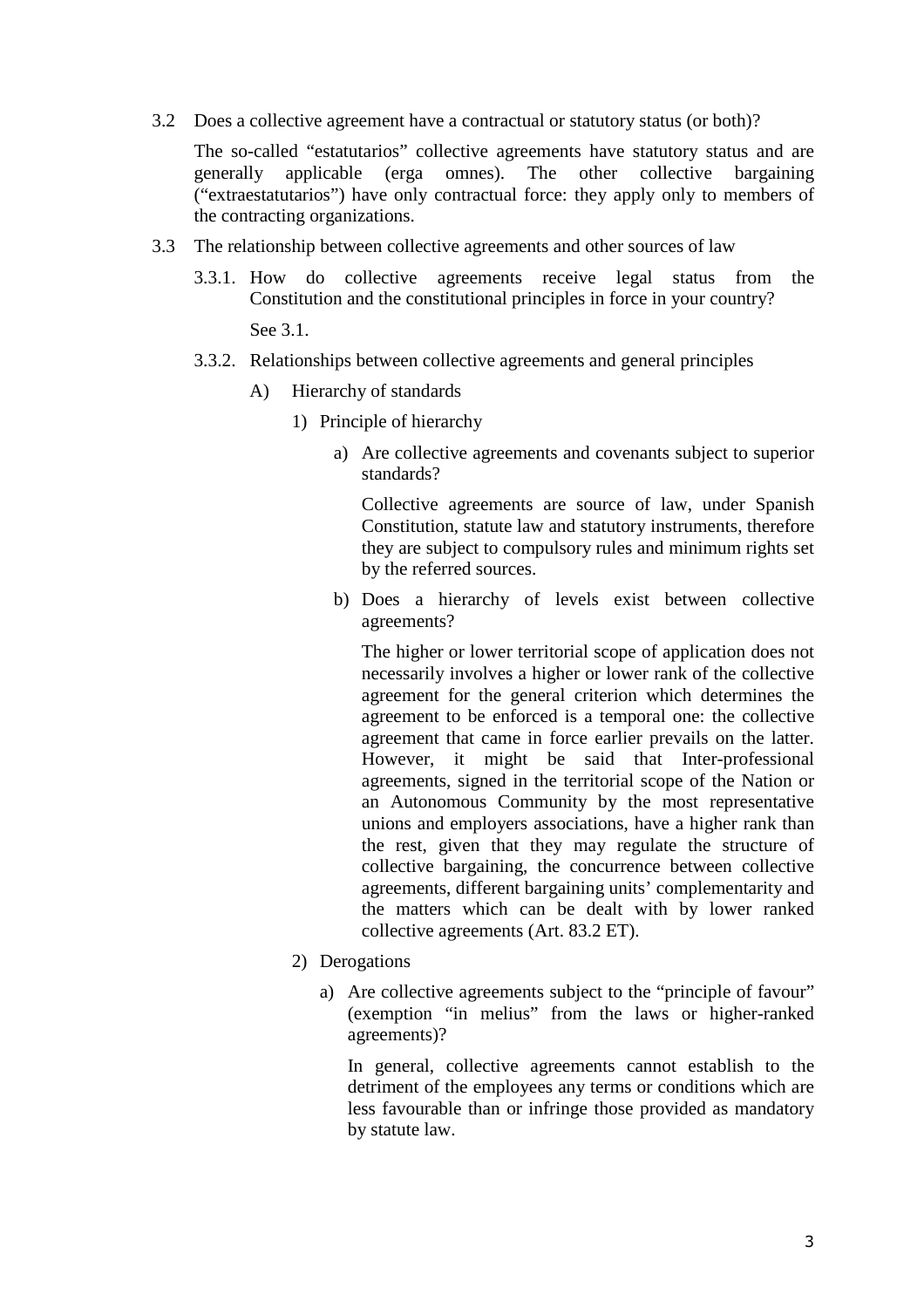b) Can they be less favourable than the latter or is it acceptable that lesser ranked agreements contradict unfavourably ("in pejus") to higher ranked agreements?

There is a flexible distribution of matters between higher and lesser-ranked agreements Otherwise, it is not very frequent that colliding or conflicting regulations of two or more collective agreements apply at the same time to the same employment relationships. In case of conflicting regulations the rule is the application of the more favourable regulation, "globally" considered.

- B) Principle of equality: non-discrimination and "equal pay for equal work"
	- 1) May collective agreements set conditions of unequal treatment and are these upheld as legal?

See below B)2).

2) Are collective agreements subject to the principle of equality?

Given that Collective agreements are subject to standards set by Spanish Constitution and statute law, they must respect the principle of equality enshrined by both Spanish Constitution (CE) and the Workers Statute (ET).

In fact, Art. 14 CE establishes that the Spanish are equal before the law, without any discrimination which prevails by reason of birth, race, sex, religion, opinion or any other personal or social condition or circumstance. In addition, Art. 35.1 reminds the right to work, to free election of profession and job, to promotion through work and to a sufficient remuneration in order to satisfy their own and their family's needs, without any discrimination by reason of sex.

As to the Workers' Statute, its Art. 4.2.c) sets that in the employment relationship, workers shall not be discriminated against in access to jobs, or once employed, by reasons of sex, civil status, by age within the bounds framed by this Act, race, social origin, political or religious ideas, in joining or not a trade union, as by reason of language within the Spanish State. Nor they shall be discriminated against by reason of their physical, mental, or sensory disabilities, provided that they are suitable to perform the work or job in question.

Accordingly, Art. 17.1 ET establishes that it shall be deemed null and void any clauses of collective agreements which contain unfavourable discrimination by reason of age or contain favourable or adverse discriminations in employment, as in matter of remuneration, working time and the rest of work conditions for circumstances of sex, origin, civil state, race, social origin, religious or political ideas, joining or not to trade unions and their agreements, relationship to other employees of the enterprise and language within the Spanish State.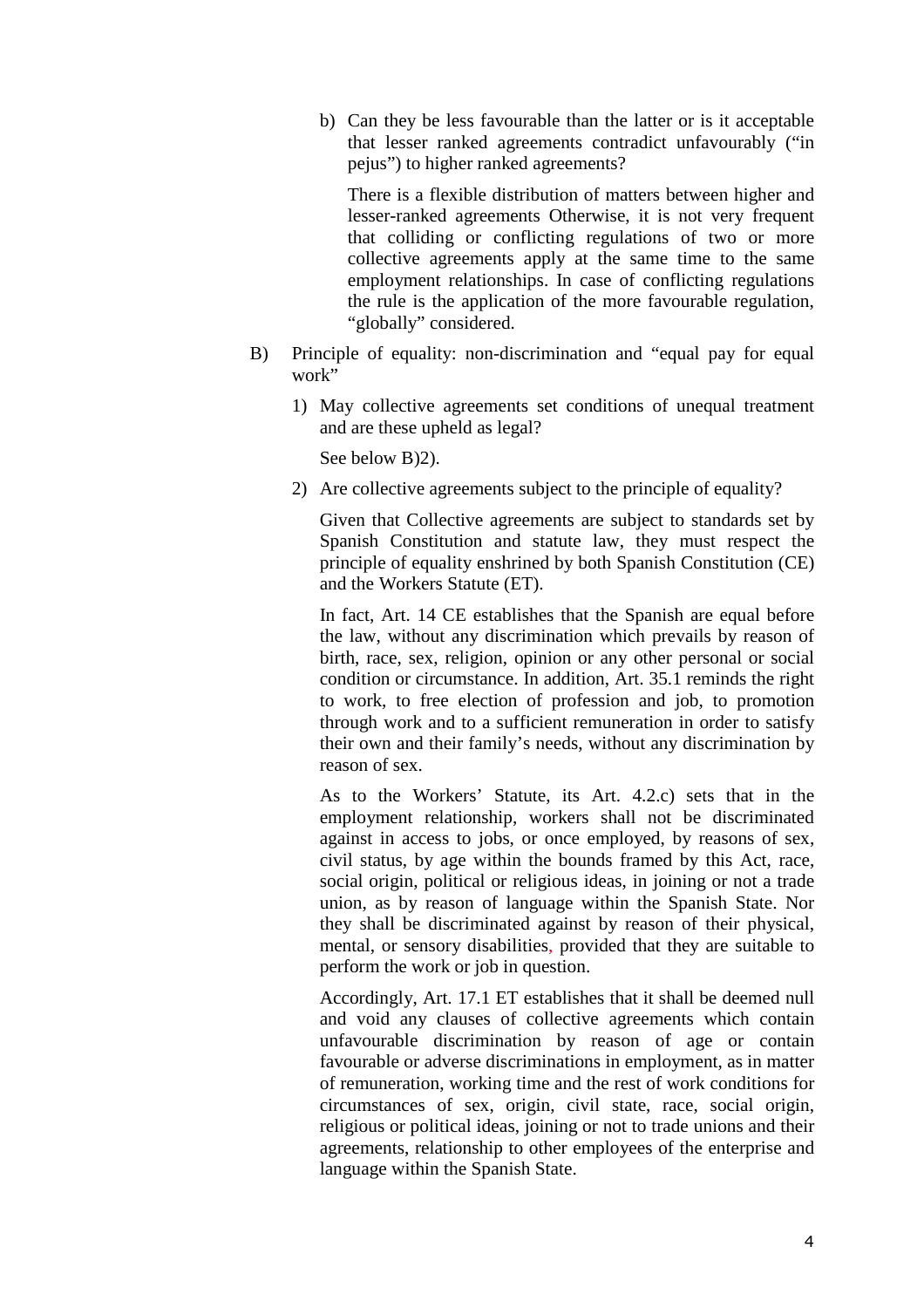- C) Law and order
	- 1) Is there a definition of "social" law and order (which is different from "economic" or "management" law and order)?

There is no statutory definition of "economic" or "social" public order ("derecho necesario": art. 3.3 and 3.5. Workers´ Statute Act). It is up to the courts to determine what legal work and employment conditions are "derecho necesario".

2) Is there a distinction between absolute and relative law and order?

It is usual to distinguish between:

- Absolute law, i.e. mandatory or prohibitive rules that cannot been modified even if it is to improve employees' employment conditions.
- Relative law, containing minimum rights or maximum limits, which can be modified to benefit employees.
- D) Is there a duty of good faith in collective bargaining?

On the word of Art. 89.1 ET, the parties shall bargain under the duty of good faith (Art. 89.1 ET).

- 3.3.3. Collective agreements and other sources of law
	- A) Collective agreements and law
		- 1) Are collective agreements allowed to abridge rights that employees have been given by law?

Collective agreements cannot abridge employment terms or conditions established by law as mandatory or minimum rights, but only those set as discretionary provisions.

2) May the law itself annex a collective agreement?

It is feasible from a legal point of view, but in fact it is not made.

3) May a law delegate some of its powers to a collective agreement?

Excepting matters of public order, such as international law, procedural law, criminal law and penalties, etc., statute law may delegate the regulation of employment terms and conditions to collective agreements.

- B) Collective agreements and regulations
	- 1) Should collective agreements be extended by a regulation to govern the whole profession, even businesses that are not members of the signatory unions?

 Workers' Statute (Art. 92.2 ET) envisages the extension (by the Ministry of Employment and Social Affairs or the Autonomous Community relevant body) of collective agreements to companies or branches of industry by reason of damage caused by the impossibility to achieve in their scope a collective agreement as a consequence of the absence of parties with the required representativity to bargain.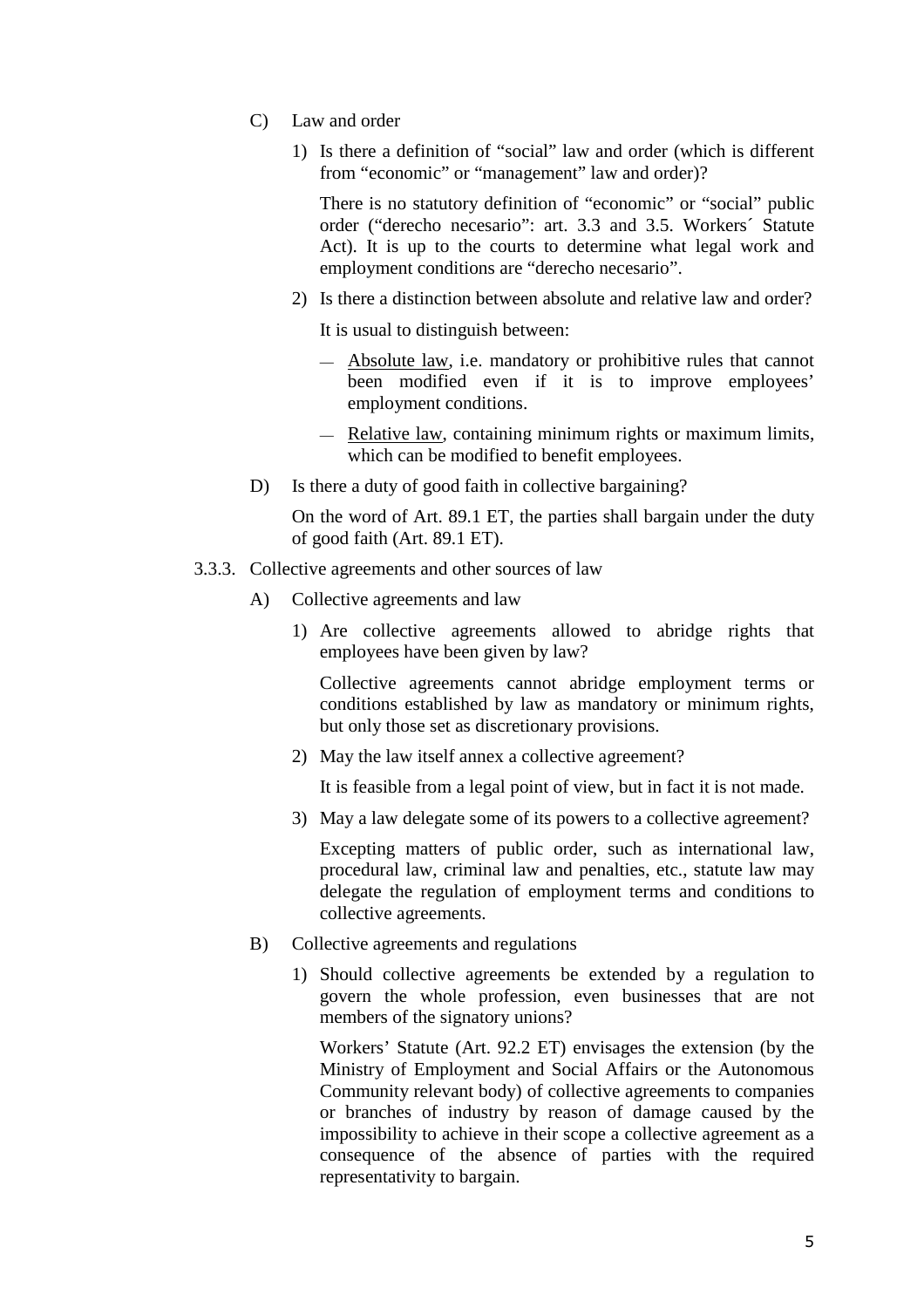2) Are some collective agreements subject to approval by ministerial order?

 Agreements concerning civil servants are subject to approval by statute law, given that their economic conditions (e.g. wages) are subjected to budgetary limits. As a result, the increase of civil servants' wages agreed between unions and the Public Authority for which those civil servants work, have to be envisaged by its General Budget, which in turn needs the relevant Parliament's approval.

- C) Collective agreements and customs
	- 1) Does a collective agreement challenge custom when its object is the same?

 Under Spanish Labour Law custom is a subsidiary source of law. Thus, custom can only be invoked when the rest of sources of law (statute law, statutory instruments, collective and individual agreements) do not regulate some aspect or matter (Art. 3.4 ET). Consequently, as a general rule, collective agreement shall prevail over custom, when its object is the same.

 Nevertheless, statute law may refer expressly to custom the regulation of a certain matter, in which case custom and shall prevail over what collective agreement might provide on the same matter.

2) Does the voluntary enforcement by the employer of a collective agreement that normally does not apply to him/her constitute a custom?

Its unclear that the mentioned application constitutes a custom. Perhaps, iIt might generate an employees' acquired right as long as it fulfils some conditions: continuity of the collective agreement application, unequivocal intention to apply the agreement and to be bound to it.

\_\_\_\_\_\_\_\_\_\_\_\_\_\_\_\_\_\_\_\_\_\_\_\_\_\_\_\_\_\_\_\_\_\_\_\_\_\_\_\_\_\_\_\_\_\_\_\_\_\_\_

3) Have you something else to say about this point?

#### E) Collective agreements and the labour contract

1) Is the contract of employment allowed to contain clauses less favourable to the employee than the relevant collective agreement?

According to art. 37.1 CE and art. 82.3 ET collective agreements are binding to individual contracts of employment in its scope of application. In the light of the quoted article of Spanish Constitution, the Constitutional Court (in its Decisions 105/1992 of 1 July, and 225/2001 of 26 November) reminds that collective autonomy prevails upon individual autonomy, constituting a limit for it and granting the binding efficacy of collective agreements enshrined by Art. 37.1 CE.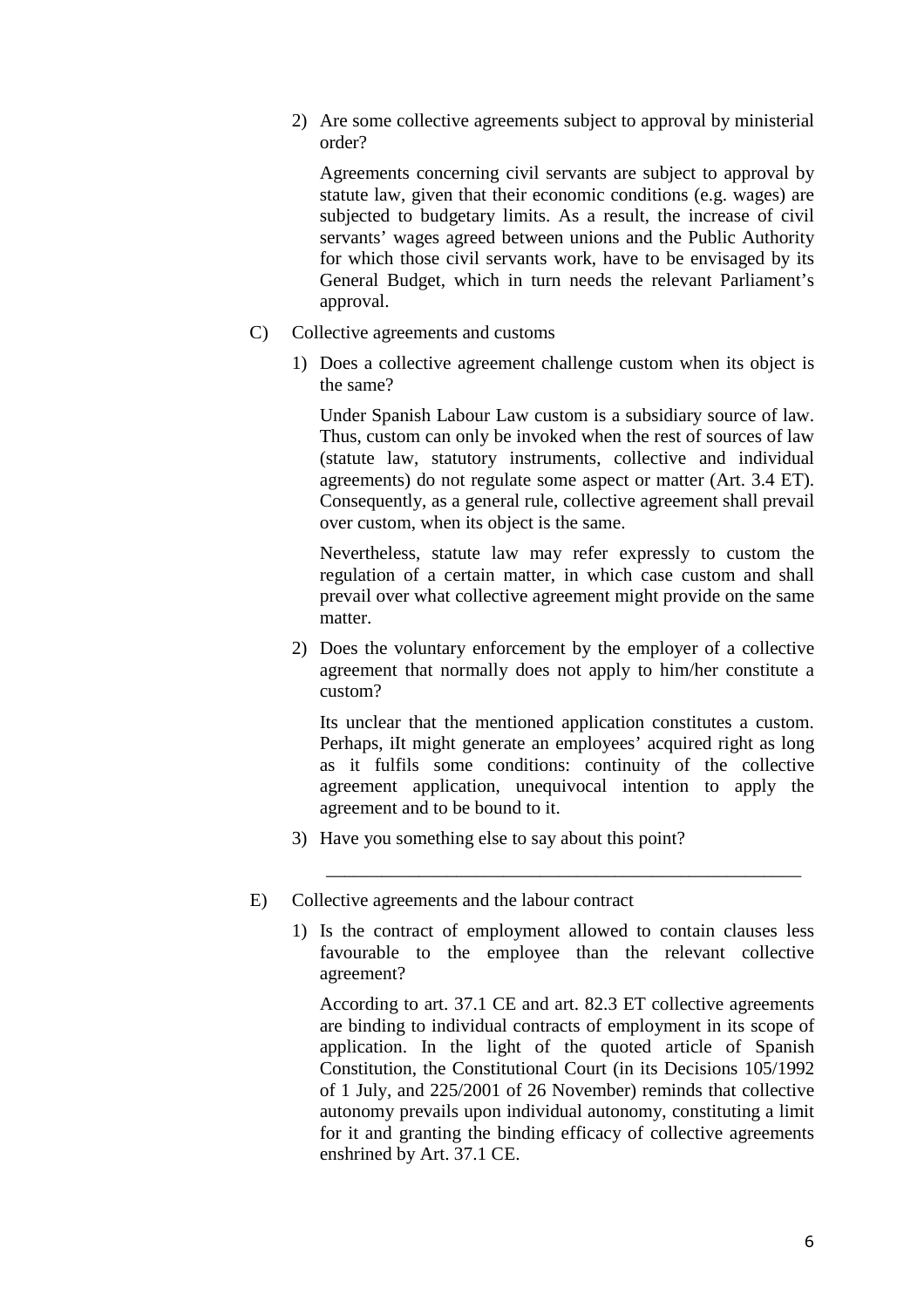With the exception of those cases in which the collective agreement so allows, employers and employees cannot agree clauses containing less favourable terms or conditions than those set by the relevant collective agreement. In this sense, Art. 3.1.c) ET provides that "the duties and obligations concerning the employment relation are regulated: […] c) By the parties … in the contract of employment [...], but in no case they are allowed to establish to the detriment of the employee any terms or conditions which are less favourable than or infringe those provided by the above-mentioned statute law and collective agreements".

Neither can contracts of employment and individual agreements avoid the application of the relevant collective agreement. Those clauses precluding its application are invalid and ineffective (Arts. 3.3 y 3.5 ET).

However, since 1994, modification of certain employment terms (among others timetable, shift work, system of remuneration, working system and productivity) established by collective agreements is possible inasmuch as Art. 41.2 ET allows such a modification by means of a workforce agreement between the employer and the workers' representatives. Conversely, the employment contract is not allowed to change any terms provided by collective agreement.

2) Is the collective agreement incorporated into the contract of employment or does it remain independent from it?

The collective agreements´ clauses are not incorporated into the contract of employment; they are, as legal rules, "external" regulations for the contract. Therefore, there is no need for collective agreements to be expressly included or quoted in individual contracts to be binding.

3) May a new collective agreement modify the contract of employment?

 A new collective agreement cannot modify employment conditions individually agreed by the parties, but only those incorporated into the contract by the prior collective agreement to which the new one substitutes.

## **4. Elaboration of collective agreements**

- 4.1. Collective bargaining
	- 4.1.1 How many levels of bargaining exist in your country? See above question 1.2
	- 4.1.2 How are they related?

See below question 5.2.4

4.1.3 Is collective bargaining freely decided or mandatory?

As any contract, collective agreements have to be freely decided. The freedom to bargaining is a requirement implicit in collective autonomy.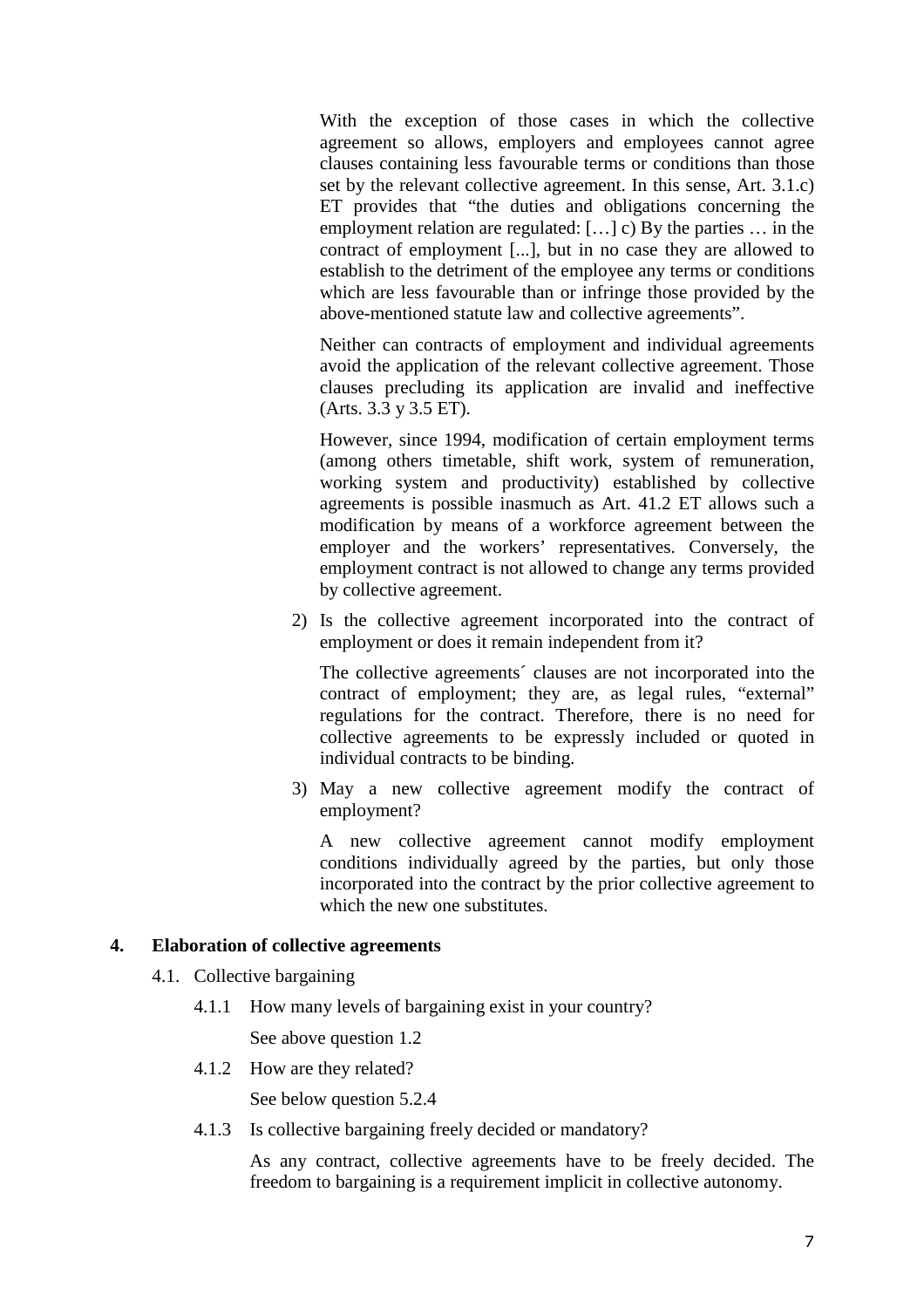- 4.1.4 What subjects may collective bargaining include? See bellow, question 6
- 4.2. Conclusion of collective agreements
	- 4.2.1. Signatories
		- a) Who can be parties to the collective agreement?
			- (1) Only unions (or their representatives)?

Only unions can be parties (on behalf of employees) to the collective agreements signed at national, regional or local level (the scope of which is higher than a company) (Art. 87.2 ET).

(2) Also the employees, or work-council, or workforce delegates?

With respect to collective bargaining at company level the parties to the collective agreement can be not only unions but also the workers' representatives (Art. 87.1 ET), i.e. the work-council (compulsory in establishments with 50 workers or more) or the workforce delegates (compulsory in staffs with 11 to 49 workers; optional from 6 to 10) (Arts. 62 and 66 ET).

- (3) Other responses?
- b) Must the parties meet a condition of representativity?

 $\overline{\phantom{a}}$  ,  $\overline{\phantom{a}}$  ,  $\overline{\phantom{a}}$  ,  $\overline{\phantom{a}}$  ,  $\overline{\phantom{a}}$  ,  $\overline{\phantom{a}}$  ,  $\overline{\phantom{a}}$  ,  $\overline{\phantom{a}}$  ,  $\overline{\phantom{a}}$  ,  $\overline{\phantom{a}}$  ,  $\overline{\phantom{a}}$  ,  $\overline{\phantom{a}}$  ,  $\overline{\phantom{a}}$  ,  $\overline{\phantom{a}}$  ,  $\overline{\phantom{a}}$  ,  $\overline{\phantom{a}}$ 

Unions will be able to bargain statutory collective agreements when they are deemed as:

- "Most representative unions at national level": those which at least have the 10 % of all employees representatives elected in Spanish undertakings, or
- "Most representative unions in a certain Autonomous Community" those which at least have 15 % of all employees representatives elected in an Autonomous Community's undertakings and at least 1.500 of them, or
- "Representative unions within the territorial and functional scope of the collective agreement": those which accrue at least 10% of workers representatives elected in the undertakings in the concerned scope.
- c) May the agreement be signed by only one union, though in the minority, or is it necessary that a majority of unions do not oppose the text of the agreement?

The agreement may be signed by only one union provided that it has the absolute majority (more than 50 %) of employees' representatives elected in the undertakings in the territorial and functional scope of the collective agreement, required by Arts. 88.1 and 89.3 ET. However, that union cannot impede other unions to take part in the bargaining as long as they meet the condition of representativity and are willing to negotiate (Art. 87.5 ET).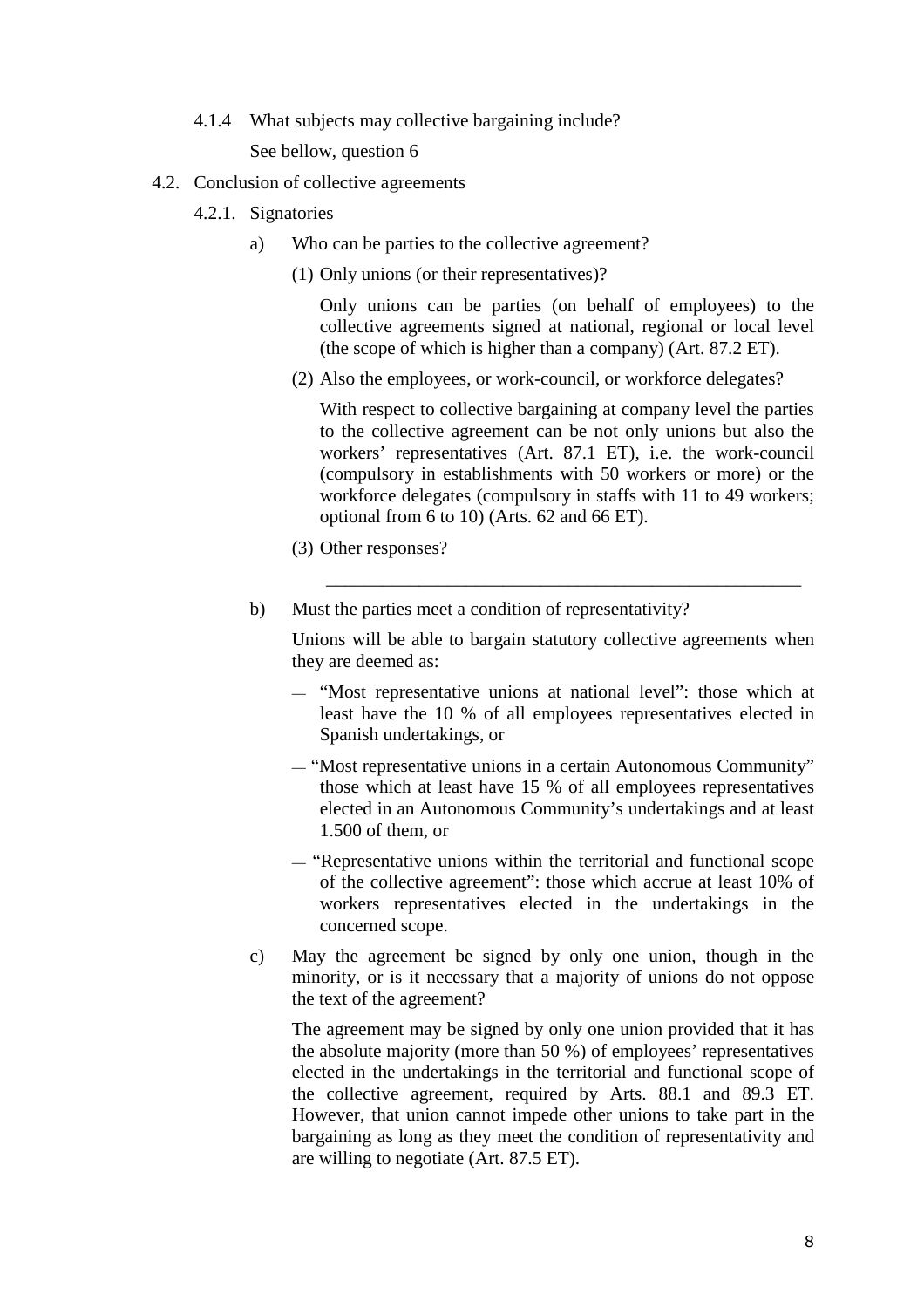d) Does a right of opposition exist?

Under Spanish Labour Law does not exist a right of opposition as such, but the right of representative unions to take part or not and to vote affirmatively or not to the agreement.

- 4.2.2 Formal requirements
	- a) Must collective agreements be made in writing?

Collective agreements must be made in writing. Otherwise they will be null and void (Art. 90.1 ET).

b) Must a notice be given?

The party willing to initiate the bargaining must give notice of that intention to the other party as well as to the relevant public authority. The notice, in writing, shall refer to the parties´ representativity, the scope of the collective agreement and the matters to bargain (Art. 89.1 ET).

c) Must collective agreements be registered?

They must be registered and made public through the relevant Official Journal, like statute law and statutory instruments. Art. 90.3 ET provides that "in a ten-day period from the registration of the collective agreement, the legal authority shall dispose its mandatory and free publication in the  $\ll$ Official Journal>> of the State or, depending on the territorial scope of the agreement, either in the <<Official Journal of the Autonomous Community>> or in the <<Official Journal>> of the relevant province".

#### **5. The enforcement of collective agreements**

- 5.1. Scope of collective agreements
	- 5.1.1. Geographic area
		- a) National, regional, local?

The territorial scope of collective agreements may be national, regional ("autonómico", for an Autonomous Community), provincial (for a Province), interprovincial (several Provinces) or local. There are also collective agreements of undertakings and of groups of undertakings.

b) International?

Case Law has limited the scope of collective bargaining to workers contracted in Spanish territory.

5.1.2 Professional sphere

What jobs, professions or branches are concerned?

As a general rule, collective agreements are intended to regulate employment relations of all the employees (regardless of the job or profession they carry out) who work in the undertakings included in their scope.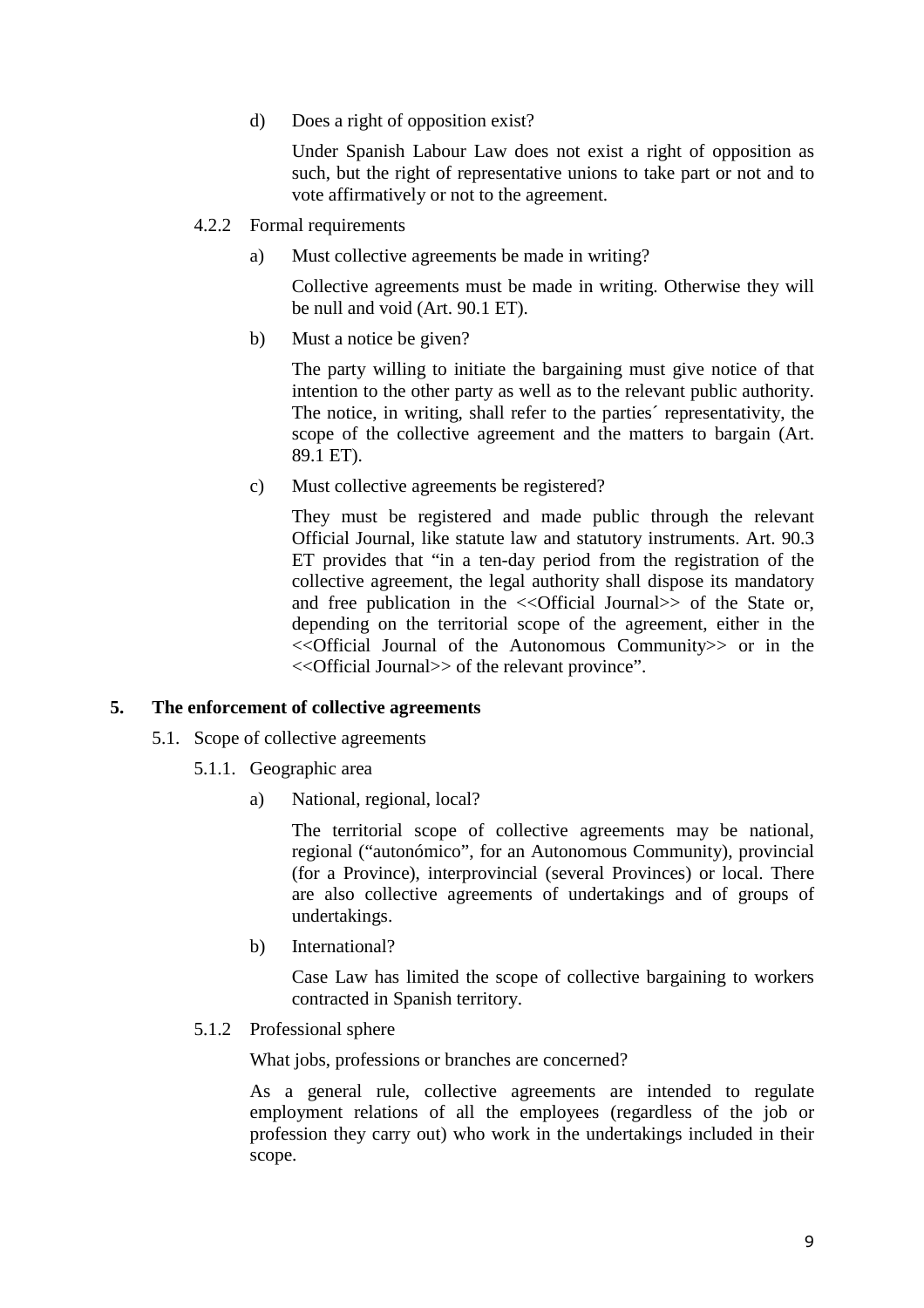However, Constitutional Court admits the validity of the exclusion of some categories of employees, e.g. company's top executives. On the other hand, the so-called collective agreements of branch ("de franja") are those which regulate the employment relations in certain profession (aviation pilots, train drivers...).

- 5.2 Determining which collective agreement is enforceable
	- 5.2.1 Is the main activity of the business a criterion?

Yes it is.

 5.2.2 What about the mandatory application of "extended" collective agreements?

As to the application of extended collective agreements, Art. 86.1 ET distinguishes between normative clauses (those regarding employment terms: wages, working time, etc.) and contractual clauses (those imposing duties to the signatories; e.g. the duty of peace). The mandatory application of extended collective agreements which takes place from their date of expiry to the date in which the new agreement comes into force, only refers to the normative clauses (Art. 86.3 ET).

 5.2.3 Is it possible for an employer to voluntarily apply a collective agreement that does not apply to his/her business? Then, how to prove this voluntary enforcement?

It is possible; proven by general means.

 5.2.4 Which collective agreement is to be enforced in case of coincidence of several agreements? According to what criteria?

As a general rule, the collective agreement which came into force in advance is to be enforced (Art. 84 ET). However there are exceptions to the temporal criterion:

- a) An "interprofesional" agreement, signed at national level or for an Autonomous Community by the most representative unions and employers associations, might regulate the structure of collective bargaining and the concurrence between collective agreements, establishing another criteria, e.g. the priority of the latter agreement, or the different bargaining units' complementarity pointing out the matters which can be dealt with by different ranked collective agreements (Art. 83.2 ET); or the application of the most favourable clause.
- b) The latter collective agreement is to be applied when its scope is smaller (except for collective agreements for undertakings, which cannot regulate certain matters when there is a collective agreement already in force at a higher level.
- 5.3 Binding force of collective agreements
	- 5.3.1 Are collective agreement enforceable upon signing?

Collective agreements are deemed to be real employment legislation and, like this, their entry into force is conditioned to their publication in the Official Journal or bulletin of the territory (State, Autonomous Community, Province) covered by the agreement (Art. 90.3 ET). The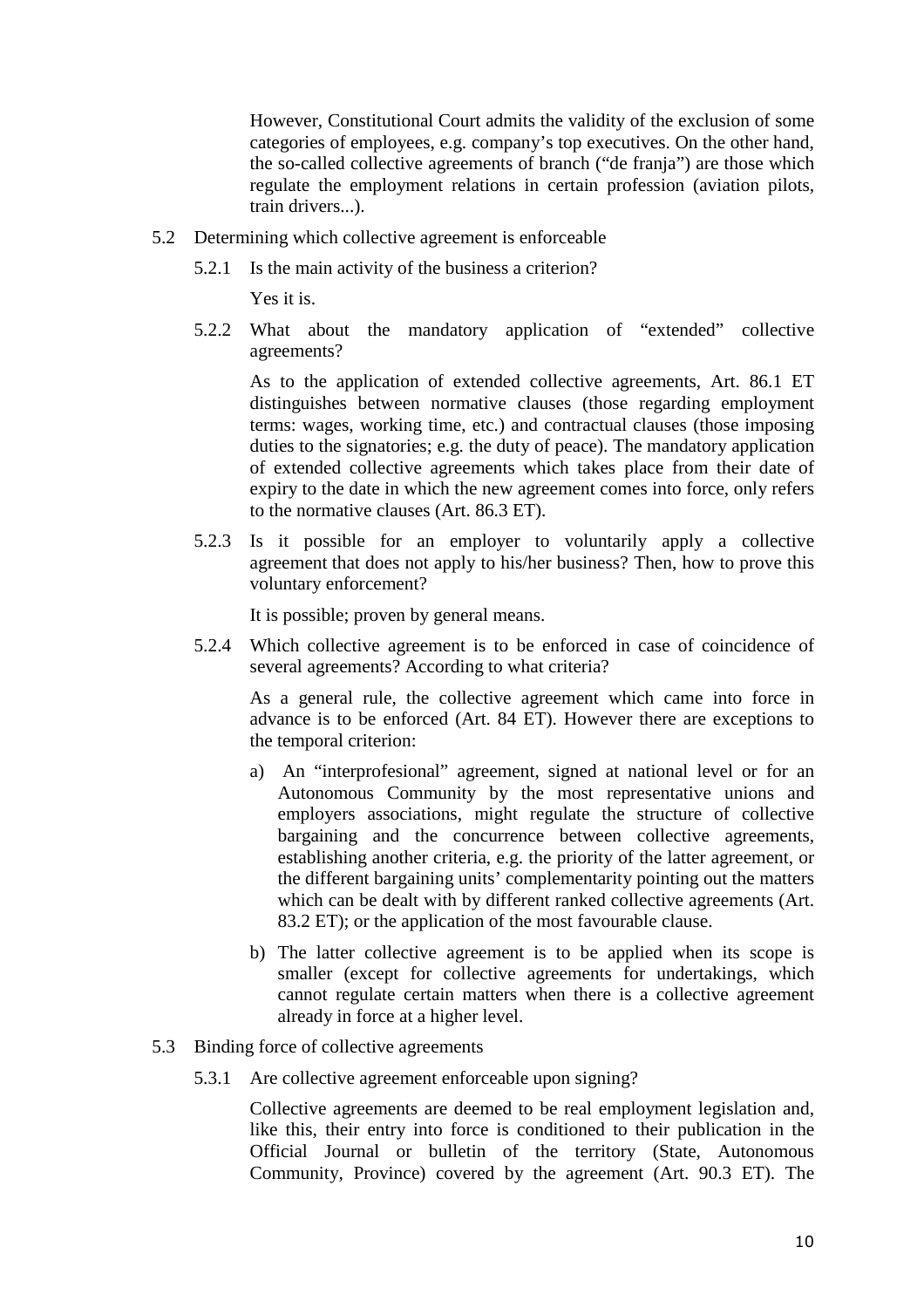publication enables those who are not members of the unions and employers' associations who negotiated the collective agreement, but are going to be affected directly or indirectly by it, to know about its existence and contents.

However, under Spanish labour law, the parties are free to choose the date of entry into effect of the collective agreement (Arts. 86.1 and 90.4 ET): they can postpone it in the future, after the publication, but also situate the entry into force back in time, before the date of official publication of the collective agreement, in which case the collective agreement would be applied retroactively, for instance, applying a salary increase backdated to January or to the deadline for the previous collective agreement, with the aim to keep the purchasing power of the employees.

5.3.2 Do collective agreements apply automatically?

 Spanish collective agreements have automatic efficacy in individual employment relations, thus there is no need to include any "bridge clause" in employment contracts, in order to incorporate their terms and conditions into the individual employment relation.

5.3.3 Are collective agreements binding (imperative)?

As said before, Art. 37.1 CE establishes "the binding efficacy of collective agreements." On the one hand, as a contract, collective agreement is binding to the signatories. In addition, when it complies with requirements set by the Workers' Statute, collective agreemnt has a normative status and, as a result, is generally binding and enforceable. Hence, it has erga omnes efficacy, which means that it applies to all employees and employers included in its functional and territorial scope, regardless of whether they are or not associated to the unions and employers' associations who signed the agreement (Art. 82.3 ET).

## **6. Content of collective agreements**

6.1 Is the content mandatory, or can the parties choose it freely (or both)?

Under Spanish Labour Law there are only few clauses which are mandatory. Thus, collective agreements have to enclose the following content (art. 85.3 ET):

- a) Identification of the signatory parties.
- b) Determination of their personal, temporal, geographic and functional scope.
- c) Waiver clause from economic conditions provided by the collective agreement, in case of crisis.
- d) Notice of termination, formal requirements, etc.
- e) Designation of a Joint Committee as the signatories' representative.

In addition to the above-mentioned mandatory content, collective agreements usually regulate the terms of individual contracts of employment, the relationship between workers representatives and employers or their associations, some aspects of social benefits, etc. The parties are free to negotiate on the quoted matters, within the framework of the law (Art. 85.1)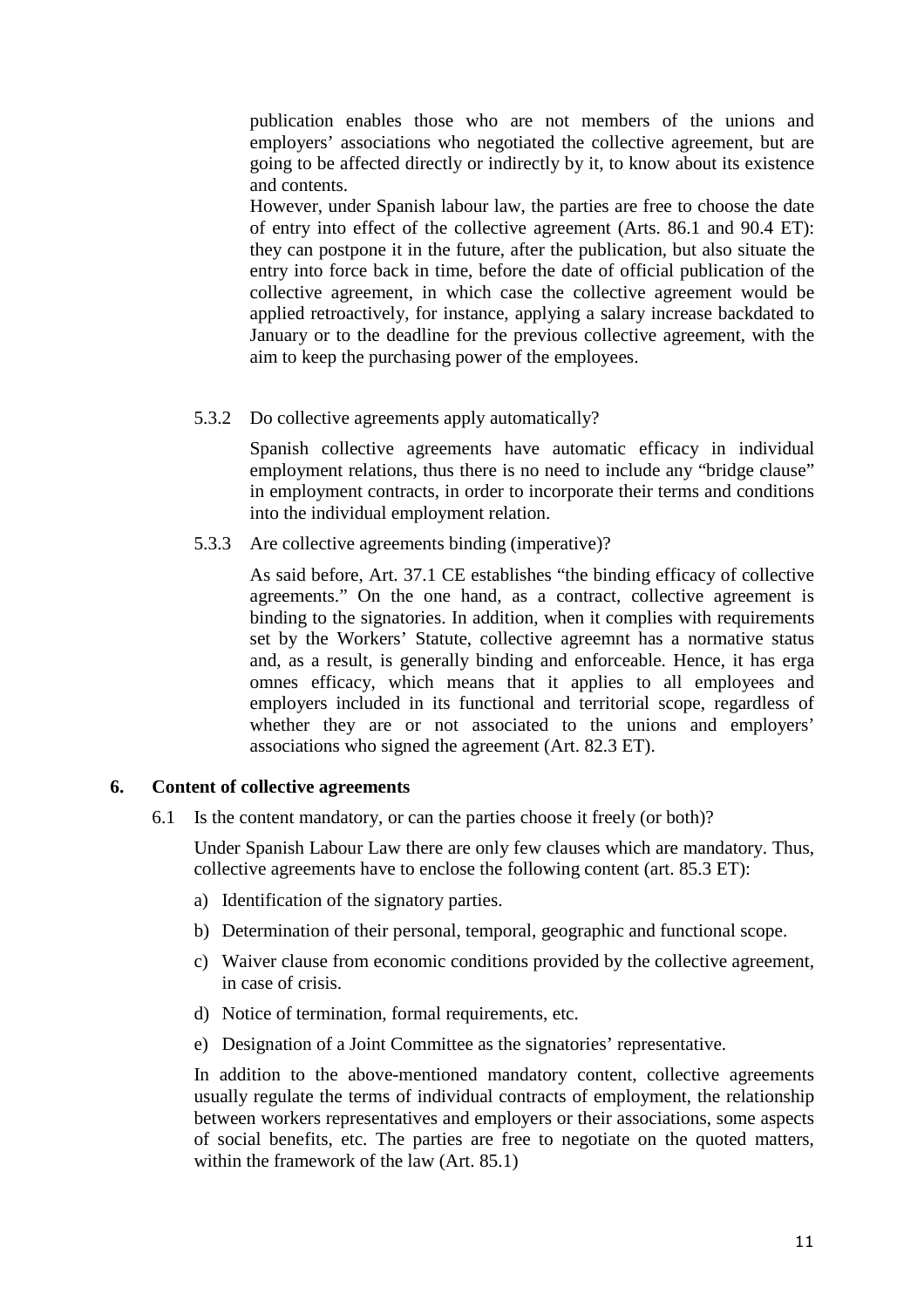- 6.2 Different subjects dealt with
	- 6.2.1 Freedom of collective industrial organization?

Regarding collective labour relations and freedom of association, collective agreements can regulate various aspects, such as "no-strike" agreements, deduction of union subscriptions (the "check-off"); the right to time off for union or representative purposes; the number of employees' representatives (as long as it is more favourable than the provided by the LOLS); the use of facilities and a room on company premises, proceedings to be followed for the resolution of disputes, etc.

- 6.2.2 Form and content of the contract of employment
	- Requirements concerning the use of fixed-term contracts?

Art. 15 ET, which regulates fixed term contracts, establishes the aspects (duration, number of contracts per establishment, wages…) that collective agreements are allowed to deal with.

• Form of the contract: in writing; compulsory mentions?

The form of the contract is regulated by statute law (Art. 8 ET) and the relevant statutory instruments.

- Various clauses
	- o Covenant not to compete?

Art. 21 ET refers to the terms agreed on this matter. Collective agreements rarely regulate this covenant; it is usually dealt with by the employment contract or other individual agreements.

o Compensation (financial) for covenant not to compete?

Idem.

o Probationary period?

Art. 14 ET refers the regulation of the probationary period to the collective agreement, but establishes a subsidiary maximum limit.

6.2.3 Minimum wages?

Collective agreements fix wages to be paid to employees depending of their category or functions. The said wages constitute a minimum right which can be enhanced by the employment contract.

6.2.4 Classification and career of staff members?

Art. 24 refers this subject to collective agreements or, in their absence, to workforce agreements.

6.2.5 Hours of work:

Working time is a classic content of collective agreements. The Workers' Statute establishes a maximum working time as well as minimum rest periods, which collective agreements can modify in mellius, to establish fewer hours of work or longer periods of rest. In addition, some questions are expressly referred to collective bargaining.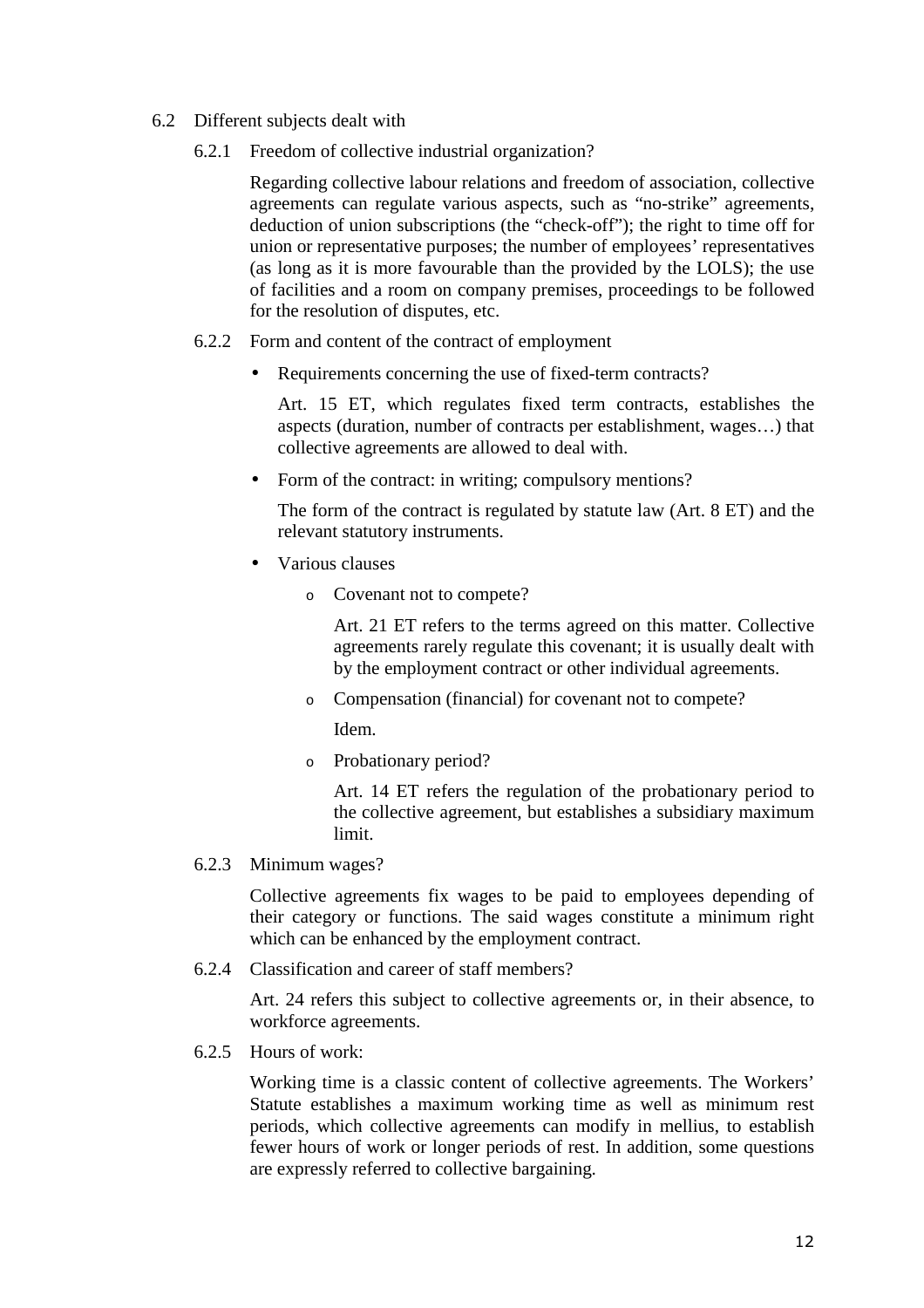- On-call time and hours of "equivalence"? This question is not dealt with by Workers' Statute but by collective agreement
- Vacation? Art. 38 ET Duration. Time. Annual staff schedule.
- Overtime and fixed wages? (Art. 35 ET). Remuneration. Option between remuneration or compensatory rest.
- Compensatory rest? Art. 35: overtime.
- $\blacksquare$  Part-time work?
- Minimum rest time and maximum work time? Workers' Statute refers to collective agreement the establishment of weekly and daily working time duration and allows it to provide its irregular distribution (Art. 34).
- 6.2.6 Rights of an employee who is on sick leave?
	- Suspension of performance of the contract of employment?

Art. 45.1 ET guarantees the suspension of the contract of employment on grounds of sickness or accident. The duration is predetermined by Social Security Law.

- Guaranteed resources? Social Security Law grants a sick pay during the suspension of the contract of employment. Sick pay is lower than normal wages. Nevertheless, some collective agreements provide a complementary earning met by the employer.
- Job security? Collective agreements are not very prolix on this matter
- 6.2.7 Discipline

Collective agreements usually content a classification of employees' conducts which amount to an infringement of their duties along with the sanction to be imposed (warning, suspension of the employment contract, dismissal, etc.) (Art. 58.1).

In addition, collective agreements may establish further formal requirements in relation to disciplinary proceedings (Art. 55.1 ET).

6.2.8 Vocational training?

Art. 23 refers to collective agreements the regulation of employees' rights to adapt their working time to attend to vocational training courses or to obtain the pertinent time off to this end.

6.2.9 Follow-up of the agreement?

The signatories have to designate a joint board responsible for interpreting the collective agreement (Art. 85.3.e) and 92 ET). The collective agreement will establish its composition and functions as regards the follow-up of the agreement and dispute resolution proceedings (Art. 85.3.e).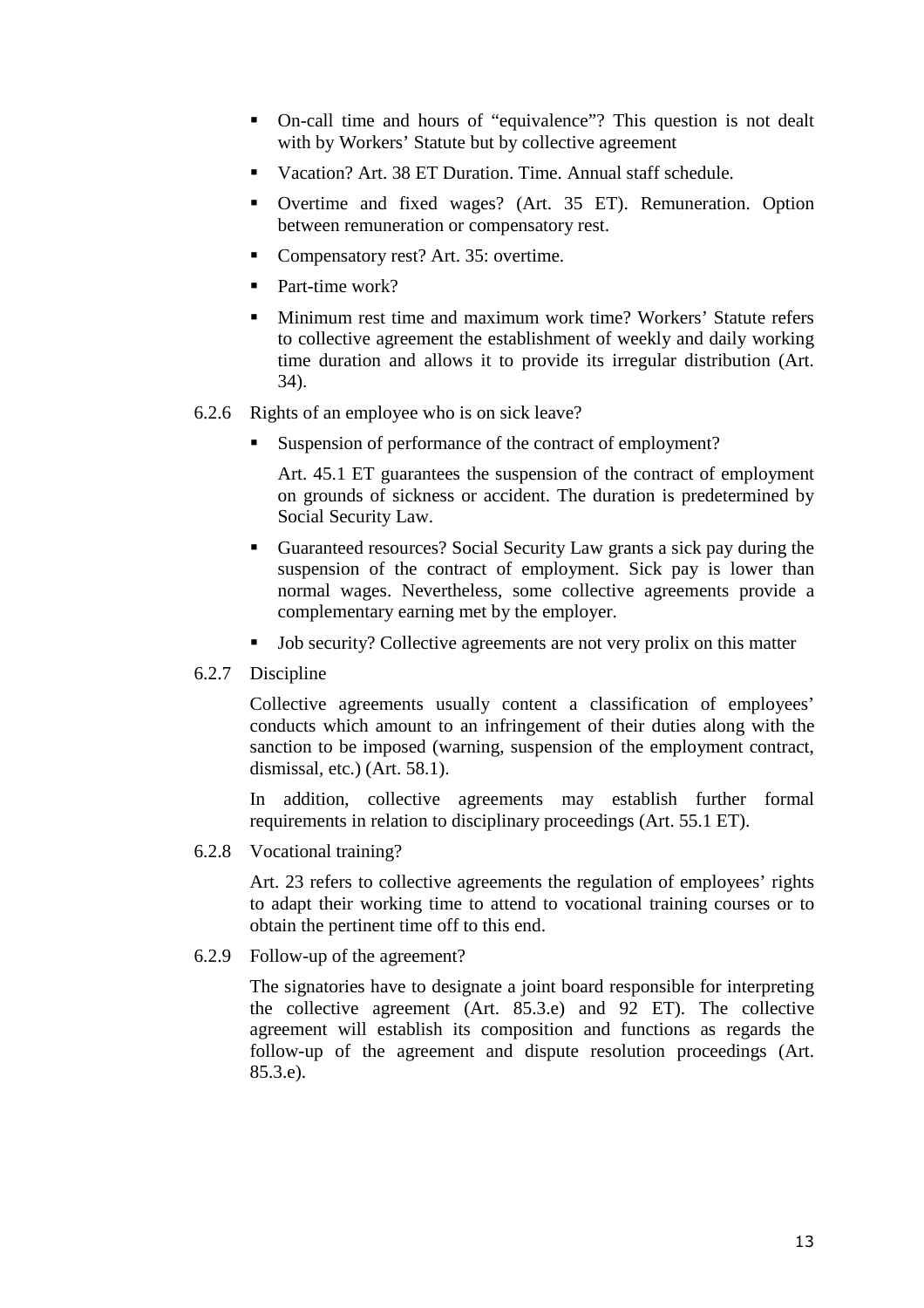## **7. Interpretation of and litigations relating to collective agreements**

- 7.1 Which bodies are responsible for interpreting the collective agreements?
	- 7.1.1 Joint boards?

The signatories have to designate a joint board responsible for interpreting the collective agreement (Art. 85.3.e) and 92 ET).

7.1.2 Other bodies or organizations?

There are other extrajudicial bodies or organizations (joint tribunals, arbitrators, mediators) set by Inter-professional agreements at national (Acuerdo sobre Solución Extrajudicial de Conflictos Laborales 2005) or Autonomous Community level, which eventually will intervene in the resolution of labour disputes related with collective agreements included in their scope of application.

- 7.1.3 What is the scope of their interpretation?
	- a) Is it binding for the judge?

The interpretation given by Joint boards is not binding for the judge.

b) Can it be retroactive?

Yes.

7.1.4 Is the judge entitled to interpret him/herself collective agreements?

When he/she is called to do so, as a result of a claim lodged by the concerned employee or employer, or their representatives in the scope of the collective agreement

- 7.2 Remedies against breach of collective agreements
	- 7.2.1 Are penalties provided?

Art. 40 of Labour Infringements and Sanctions Act (RDLeg. 5/2000, of 4 August) provide penalties in case of breach of collective agreements, the amount of which depends on the matter of the contravened clause.

7.2.2 Which body or authority ascertains violations?

Employment Inspectors are statutorily empowered to issue a document ("acta") stating the collective agreement infringement and proposing the pertinent penalty. The relevant Employment Authority will confirm and impose the penalty.

7.2.3 What are the civil remedies?

If an employer fails to fulfil any duty set by collective agreement, a complaint may be presented to a Social Judge or Employment Tribunal.

a) Individual claims?

When the dispute takes place between the employer and one or more employees on grounds of wages, dismissal, holidays, etc., set by collective agreement, the affected employee/s will seek its enforcement by means of an individual claim.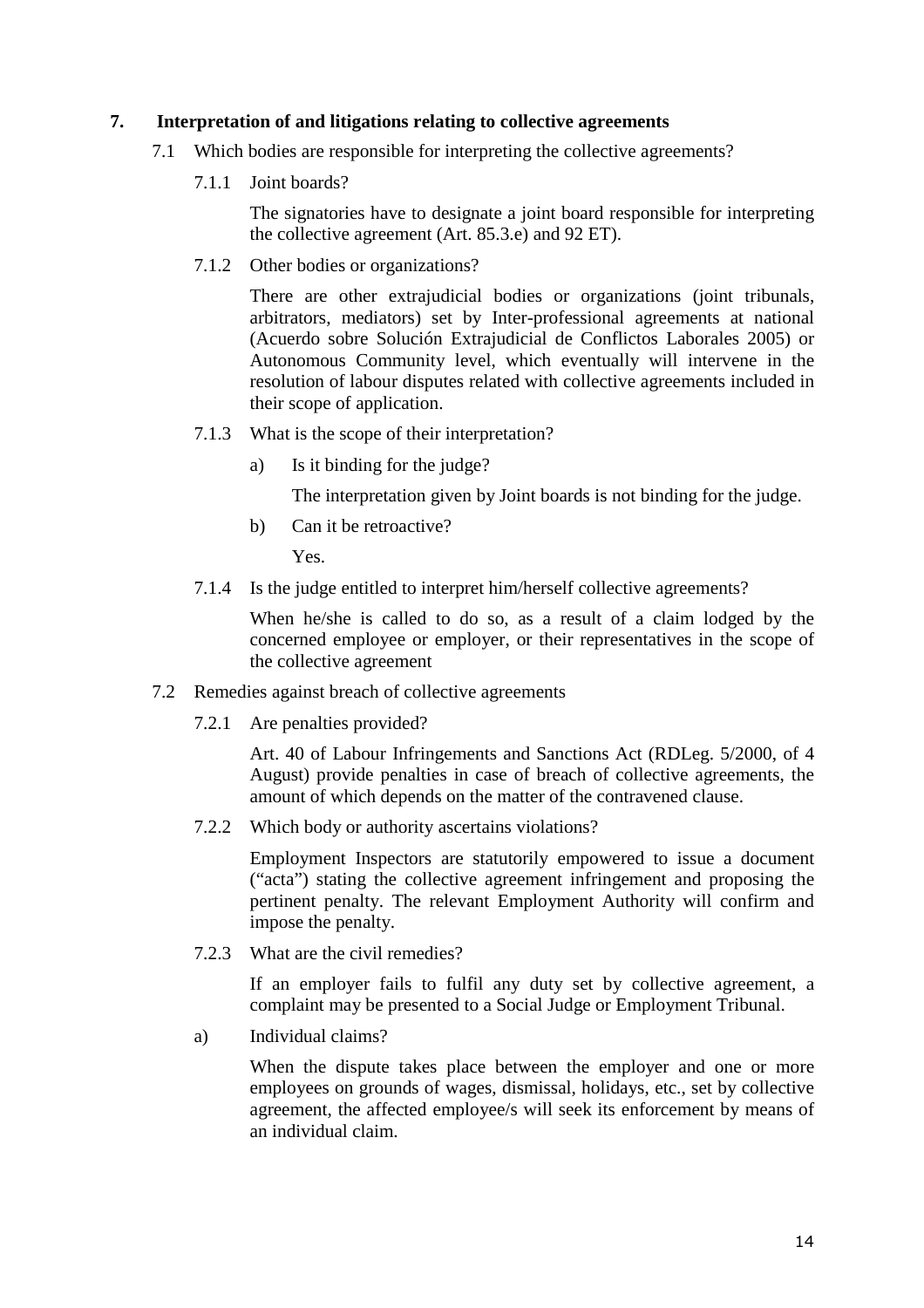b) Collective lawsuits?

If the failure relates to trade unions or employee representatives in the undertaking, they can bring a claim before labour judges or tribunal to enforce the relevant collective agreement clause.

- 7.3 Proceedings related to collective agreements
	- 7.3.1 Is there a distinction made between individual and collective litigations in this matter?

Yes. Individual litigations are those which involve the employer and one or more employees on grounds of employment conditions set by collective agreement, the interpretation, application or enforcement of which is sought in the claim.

As to collective litigations, they involve an employer or employers' association or the bargaining committee, and employee representatives in the undertaking or trade unions, and are aimed to enforce or interpret a collective agreement, or to challenge a collective agreement clause because of being unlawful or detrimental of a third party interests or rights.

 7.3.2 Which court(s) or body(ies) have jurisdiction over legal matters relating to collective agreements?

Social Judges and employment Tribunals (the High Court/Social Chamber of each Autonomous Community or the Supreme Court/Social Chamber) depending on the territorial scope of the dispute.

 7.3.3 How is the judge informed of the existence and content of a collective agreement? What is the role of the judge and the parties in litigation relating to collective agreements?

The concerned parties shall quote the relevant collective agreement in their claim. If the agreement is "estatutario", it has normative nature, has been published in the relevant Official Journal and therefore the principle "iura novit curia" applies. Consequently, there is no need to prove the content of the collective agreement clause the application of which the party pretends.

## **8. Altering and challenging of collective agreements**

- 8.1 Cases and procedures
	- 8.1.1 Do procedures exist for the review and termination of collective agreements?

Once the date of expiry of the collective agreement has arrived, the interested party will give notice to the other of its intention to initiate the review of the collective agreement, or to terminate its application. Unless the collective agreement establishes that it is not necessary, notice in advance must be given to conclude its application, otherwise Art. 86.2 provides its extension year by year.

After that notice, the procedure to negotiate the review is the one regulated by arts. 88 and ss. ET.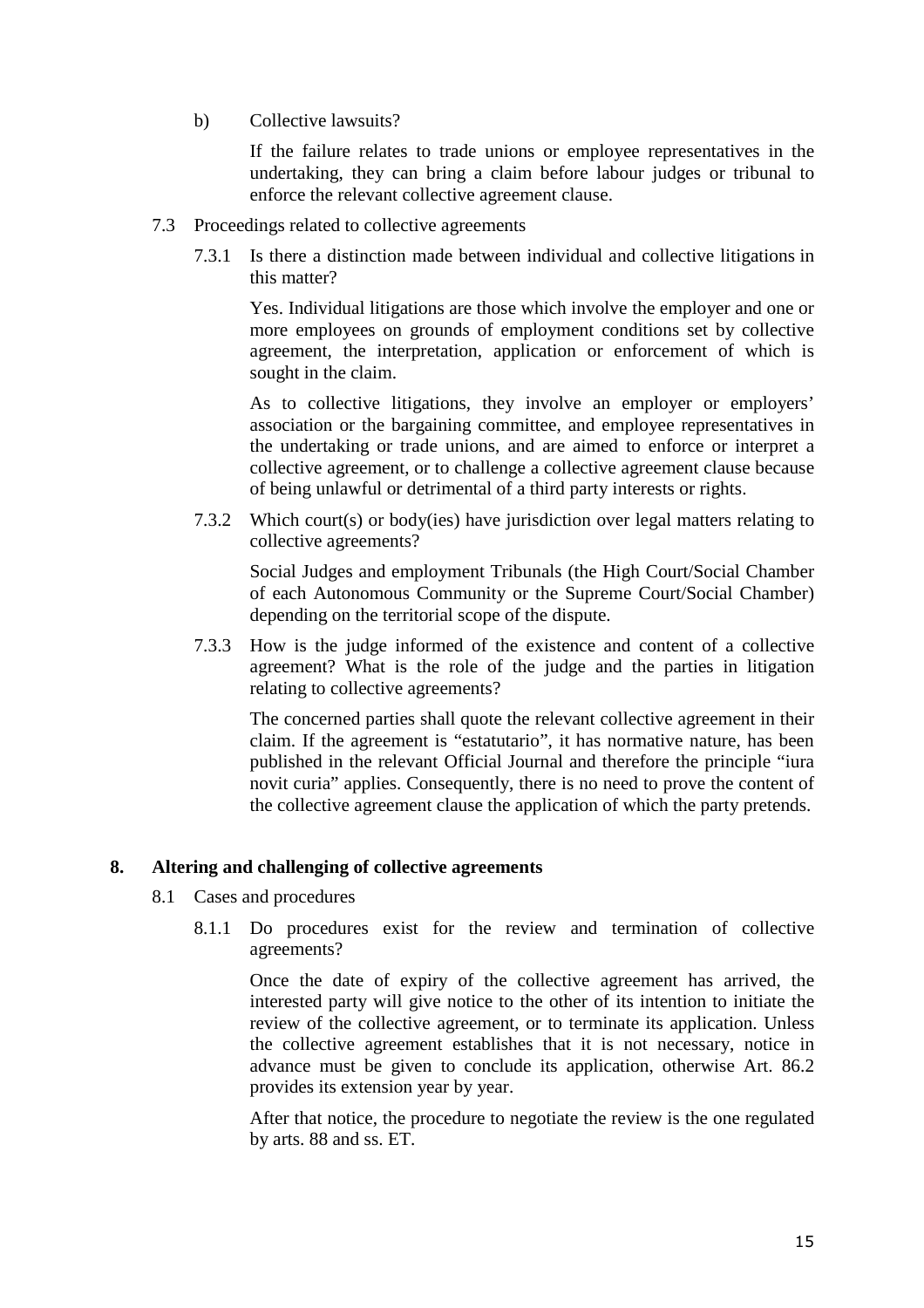8.1.2 What happens to collective agreements in the case of a transfer of undertaking or change of employer?

Art. 44.4 ET (introduced by Act 12/2001)) provides that "except where objection is made by a workforce agreement, concluded by the transferee and the employee representatives after the completion of the transfer, the employment relationships of the transferred employees shall continue being determined by reference to the collective agreement in force in the undertaking, business, workplace or part of an undertaking or business transferred at the time of the transfer.

This application shall continue until the date of expiry of such collective agreement or the entry into force of another new collective agreement which is applicable to the transferred economic unit".

8.1.3 What happens before and during the time of expiration of the agreement?

In accordance with Art. 86.3 ET "once notice of termination of a collective agreement is effective, and until such time as an express agreement is achieved, the obligations on the signatories contained in the former shall be no longer in force.

The extension of the employment terms contained in the collective agreement, once concluded its agreed duration, shall take place in accordance with what the collective agreement itself had established. In the absence of an agreement in this regard, the employment terms of the collective agreement shall remain in effect".

 8.1.4 What is the procedure for substituting a collective agreement with another one?

See question 8.1.1

 8.2 Can employees retain vested or established rights ("droits acquis") in case of termination of collective agreements?

In accordance with Art. 86.3 ET "the extension of the employment terms contained in the collective agreement, once concluded its agreed duration, shall take place in accordance with what the collective agreement itself had established. In the absence of an agreement in this regard, the employment terms of the collective agreement shall remain in effect". Consequently, one could say that is it not a matter of vested rights, since the new collective agreement may modify the rights provided b the former (Arts. 82.4 and 86.4 ET), but a solution to avoid a law gap until the new collective agreement is achieved.

#### **9. Conclusions**

9.1 Is there a policy promoting collective bargaining and contractual collective law?

 In the last years, it is to observe a trend to promotion of the collective agreement role as instrument to regulate the employment relations and conditions. Among the factors which have contributed to develop the collective bargaining it is possible to point out the intense deregulation carried out by the legal amendment of 1994 (Act 11/1994, of 19 May). The quoted deregulation entailed the removal of some minimum employment rights, granted beforehand by the Workers' Statute, allowing wider room to collective bargaining.